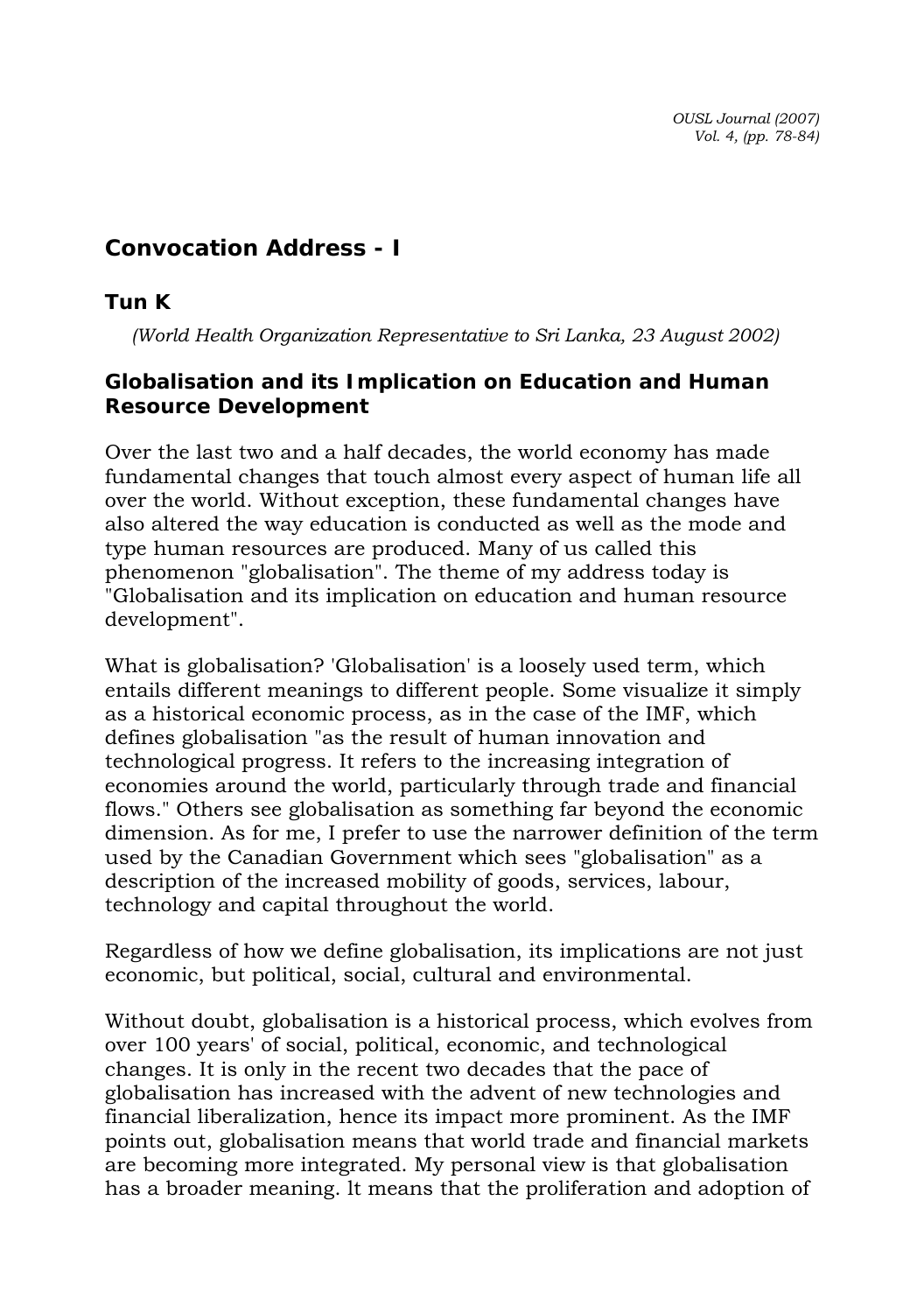technological knowledge world-wide has reached an unprecedented speed. This is mainly the result of the advent of telecommunication technologies, a key characteristic of the recent globalisation process.

Let us consider the four main aspects of globalisation and their impacts on developing countries:

1. Trade

Over the past few decades, global trade is becoming more and more integrated. Many developing countries, particularly the newly industrialized Asian countries have benefited from the increase of global trade. Per capita incomes in these countries have witnessed dramatic increases through growth of their export-oriented economies through trading of manufactured goods. On the other hand, developing economies that rely mostly on trading of primary goods and raw materials (e.g. food and raw iron) have become less and less significant as their share in world exports continues to decline.

2. Capital flows

The private capital flows to developing countries from developed countries have increased sharply over the past 10-15 years mainly in the form of private direct foreign investment. On the other hand, since the 1980s, the flow of foreign aid to developing countries has fallen significantly. The flow of private capital to developing economies fluctuates widely over the past two decades.

3. Movement of Human Resources

The number of workers migrating from one country to another to find better employment opportunities has increased sharply. Most of the migration occurs between developing countries but a significant share of the migration is from developing to developed countries. The latter has brought about some kind of equalization of global wages and the transfer of skills from developed countries to developing countries.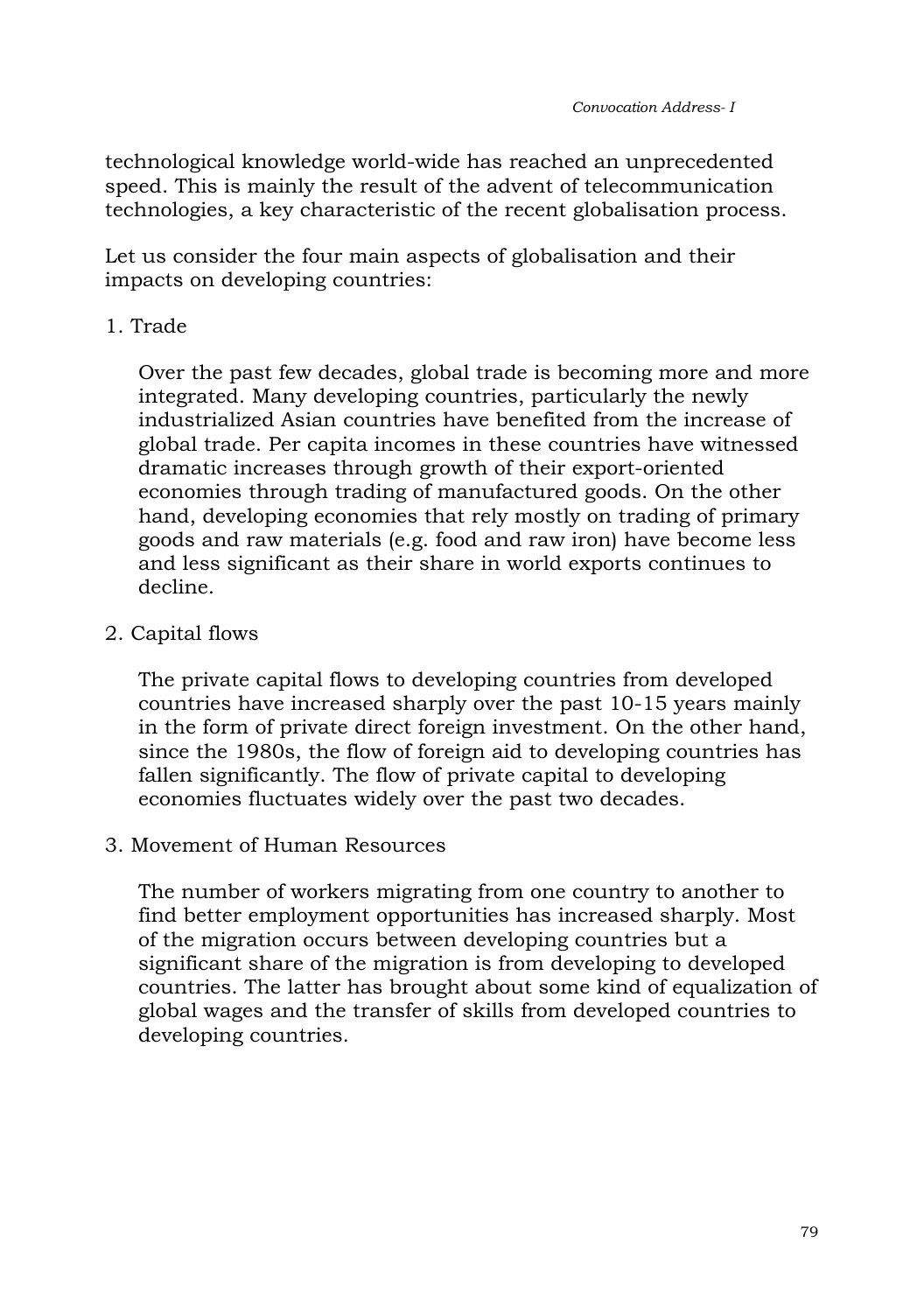#### *Tun, K*

4. Spread of knowledge and technology

An overlooked phenomenon of globalisation is the spread of knowledge and technology globally at an unprecedented speed. Investment by developed countries in developing economies not only brings in capital inputs, it also leads to technological innovation. The knowledge of production and marketing methods, management approaches and economic and financial policies and strategies, introduced to developing countries, through direct foreign investment, is a highly valuable resource for the developing countries.

Based on the above trends of the key aspects of globalisation, one can properly imagine the impact of globalisation on education and human resource development. However, how globalisation affects education and human resource development remains to be a very complicated issue and I don't think I can provide a full elaboration of the process. I will just give you some illustrations of the impacts:

1. Increase in competition in a world economy

Globalisation of trade means global competition among businesses. To be global competitive, companies world wide are merging to form bigger enterprises. Competition among global companies has become increasingly stiff. A global business or organization needs to have an effective global human resource management system with capable and highly mobile personnel recruited from around the world to design, produce and manage effectively in order to stay competitive. New skills and state of the art technical knowledge are constantly in demand and this demand is occurring world-wide.

2. Need for lower labour cost and better quality labour

The global economy, in many ways, operates like a domestic economy. Products and services must be competitive both in cost and quality. This means that global enterprises will have to produce better quality goods and services at prices that are relatively lower than their competitors. In the process of doing so, manufacturing of goods that are relatively easy to produce by machine or require relatively low level of skills to produce are taken over by robots and other mechanical means. Unskilled labour is on the wane. People who do not have sufficient technical knowledge or do not have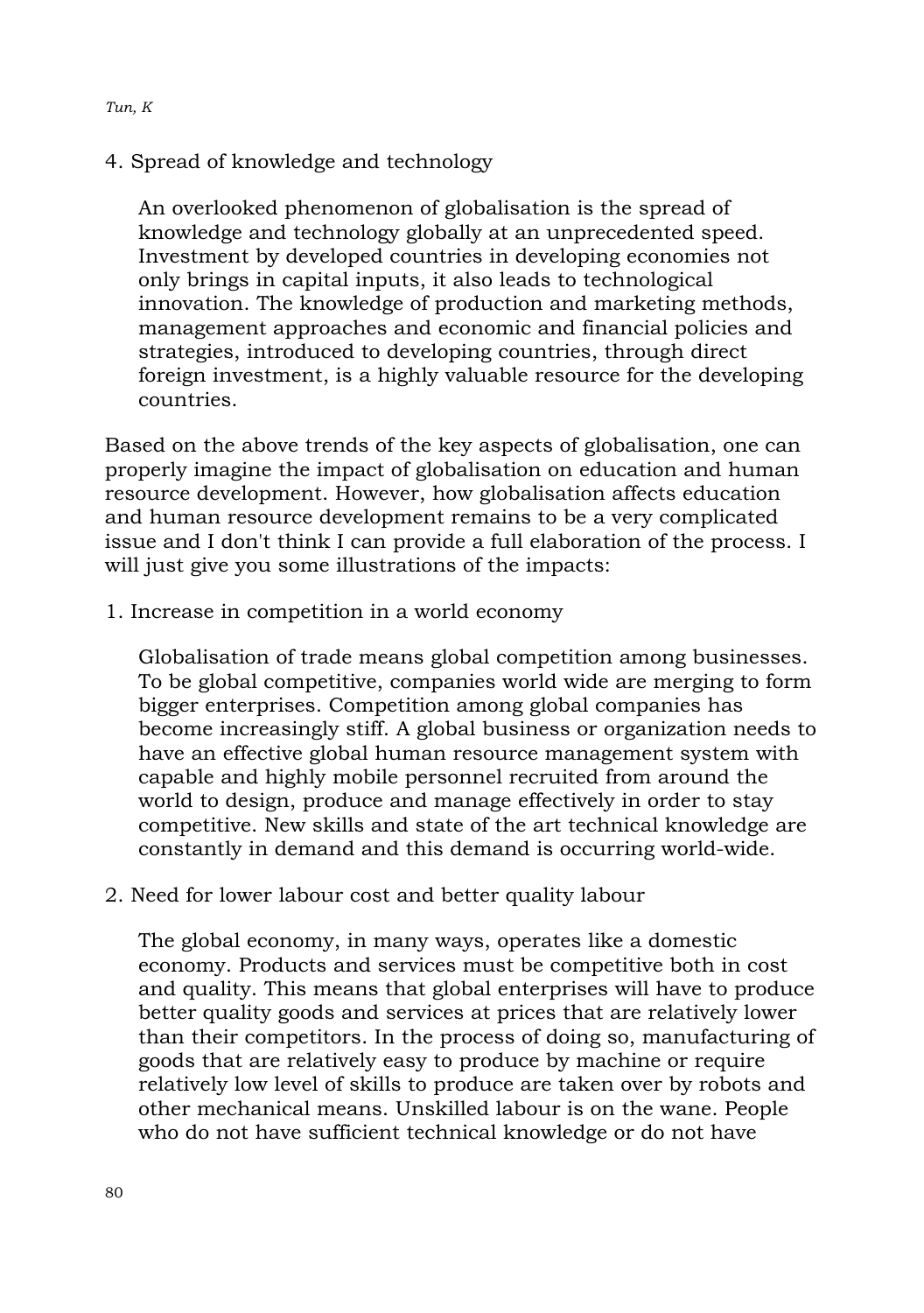relatively high standards of education will find themselves unemployed.

- 3. Increase in demand for skills and knowledge that are traditionally not available in closed and-developing economies The presence of global enterprises all over the world means that skills and knowledge that are previously minimally required in certain closed or developing economies could now be in greater demand in these countries. The dramatic growth of human resources in the IT sector in India is a very appropriate example to illustrate this point. Many global companies are now outsourcing their IT tasks to Indian IT companies which has led to a huge demand for IT personnel in India which would not have happened if globalisation was not at work.
- 4. Changes in the process of production and consumption

Globalisation has brought about major changes in our concept about production consumption. As Dr. Keith Head in one of his lectures said, "*the nationality of the owner and controller of productive assets is independent of the nation housing them*". Goods and services can be produced or assembled anywhere in the world based on consideration of costs of factors of production. Globalisation of consumption means that the place where a product is made is independent of where it is consumed. Products and consumptions therefore need to be globalised and customized to maximize profits. This new requirement has significantly raised the demand for highly skilled people to meet this challenge.

To meet the above challenges, countries must be able to meet the demand for skills and knowledge at the global level. They must make their educational systems to globalize the skills of its citizens in order to produce a 'knowledge economy'.

5. Cultural and value changes

One of the strategies adopted by many global enterprises to increase sales of their products and services is to change the value and culture of their potential markets so that the demand for their products will increase. This is sometimes referred to as globalisation of culture. In fact, many big multi-national corporations are setting up its own schools and training institutes to achieve their objective of branding and value change. Is our educational system prepared for this assault? Do we need to do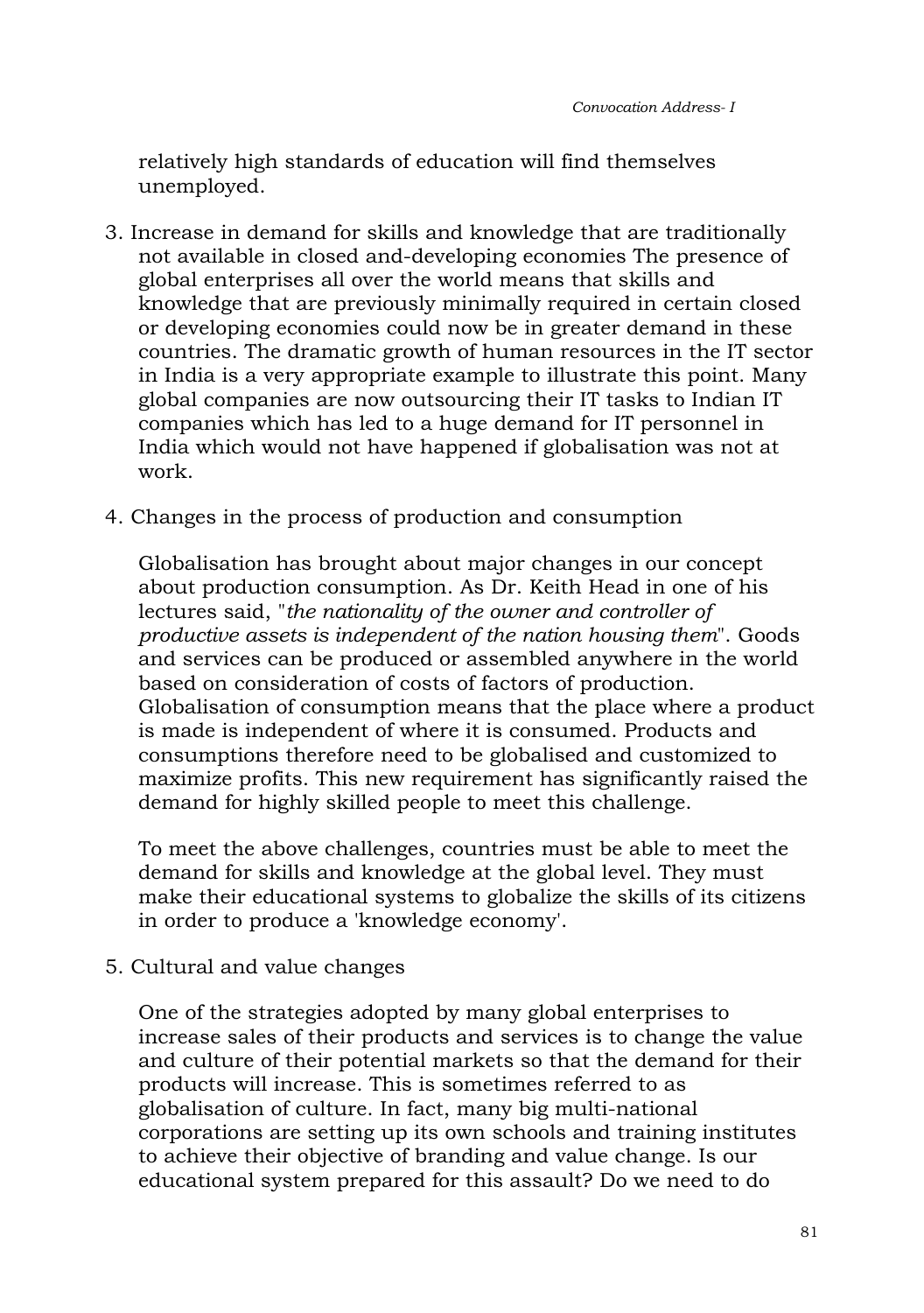#### *Tun, K*

anything to change the way we educate our children and to pass on our values and culture to them?

6. Changes in business operation

The de-localization of the production process and the application of advance technologies anywhere in the world have drastically changed the way business is run. Our education system needs to adapt fast to advance technologies and we need to produce a highly adaptable, skilled and highly mobile workforce to cope with the demand and the rapidly changing economic environment. I emphasize the word 'skill' because our current education system emphasizes too much on literacy and general education without giving adequate attention to skills development. In today's world, a society that has high literacy rate is not enough it must be highly knowledgeable and skilled.

After the above illustrations, I believe you have already got some idea about the impacts of globalisation on education and the Sri Lankan educational system. I will elaborate more on these points. I can see at least six major areas of high impact. However, I am unable to predict the direction of these impacts.

1. Government sponsorship in public education

Globalisation, more specifically, economic globalisation tends to exert the application of pure market mechanisms. These mechanisms might force governments to reduce their expenditure or state sponsorship in education in the name of promoting better management and efficiency. For many developing countries, the austerity measures imposed by many international financiers as conditions for providing loans may also force governments to cut back severely on education expenditure. On the other hand, globalisation might lead to increased expenditure on education as a desire by national governments to ensure their countries' economic competitiveness and productivity in the global market.

2. Autonomy of national educational systems

One of the fundamental goals of education is to prepare young people to enter the job market so that they can contribute to the national economy. Globalisation alters the governance of national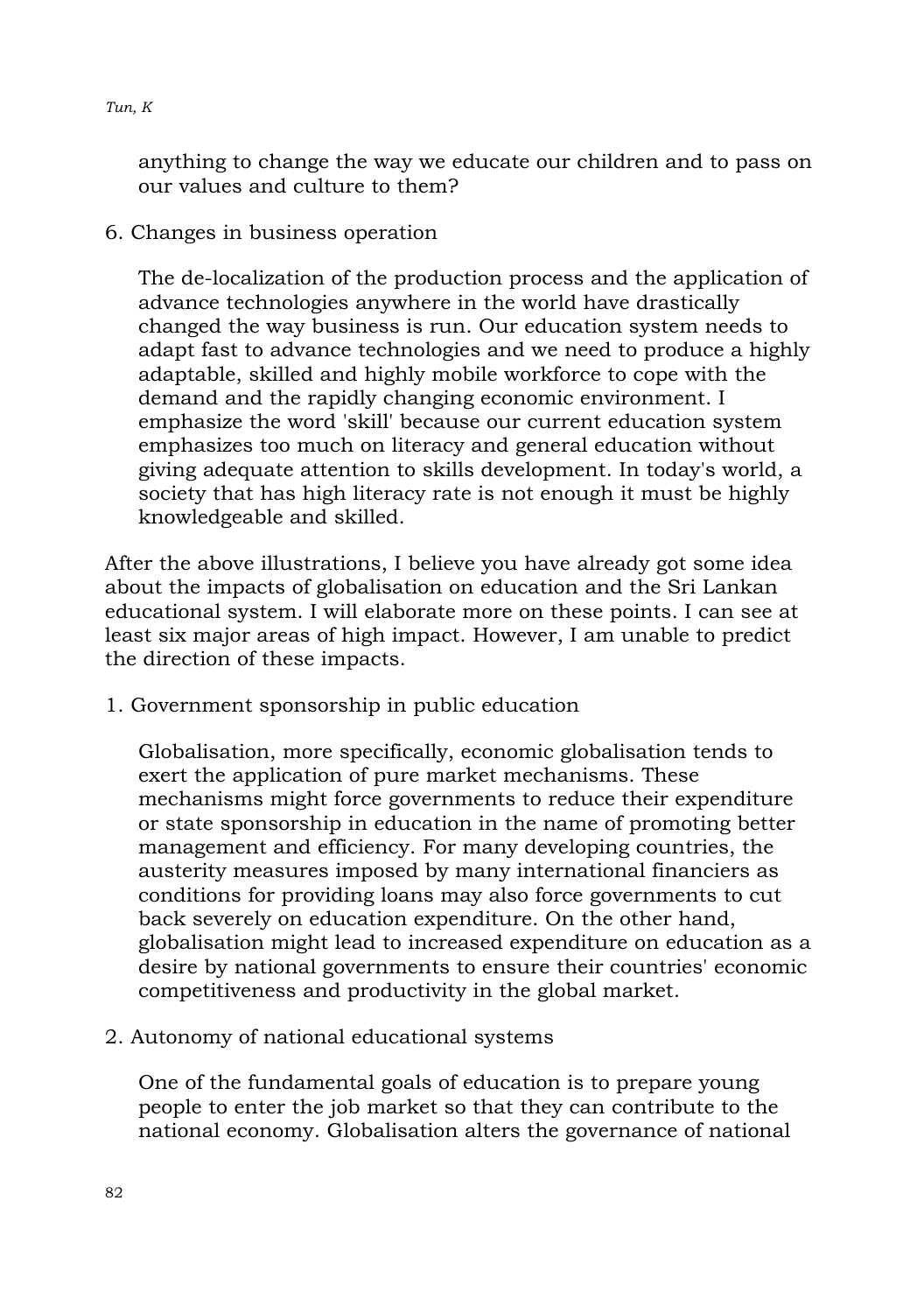education systems. It has reduced the autonomy of national educational systems that they have enjoyed for so long. No longer can they make, or afford to make, a unilateral decision on how their younger generation should be educated in their own countries without considering the global economic trend. Our educational system must be designed or re-designed in such a way that it can cultivate marketable skills and competences.

3. Changes in values and culture, the question of identity and multiculturalism

Education is a socialization process. It shapes and molds the young generation of our society so that they will inherit the values and cultures we pass on to them. Towards this end, the formal education system plays a major role. While we have to adapt our education system to meet the economic challenges of globalisation, we must change the education system to meet the cultural challenges imposed by globalisation while at the same time prepare our children to be cross-cultural and multi-cultural. The society has to decide in what direction it wants to acculturate.

4. Needs of the global market

The economic constraints of most developing countries when faced with rapid economic globalisation have literally forced governments to reconsider their policy on education. Should their education system follow the line of equity and equality as most developing countries are still pursuing or should they move towards elitism to face the challenges imposed by globalisation? How can governments of developing countries meet the demand to produce a highly diversified yet highly skilled workforce without having to bear the huge educational and training costs? Is privatisation of education the way to go? How do we ensure that the principles of equity and equality in education can be maintained so that both the rich and poor will have equal footings to start their lives?

5. Migration of skills and changes in the role of educational institutions

Traditionally, our educational and training institutes are developed to meet the needs of the local economy. Most of the skills and knowledge produced by these institutes were normally expected to stay in the society for a relatively long period of time. Globalisation has changed all these expectations. With the rapid movement of skilled labour across borders, our institutions must also be able to